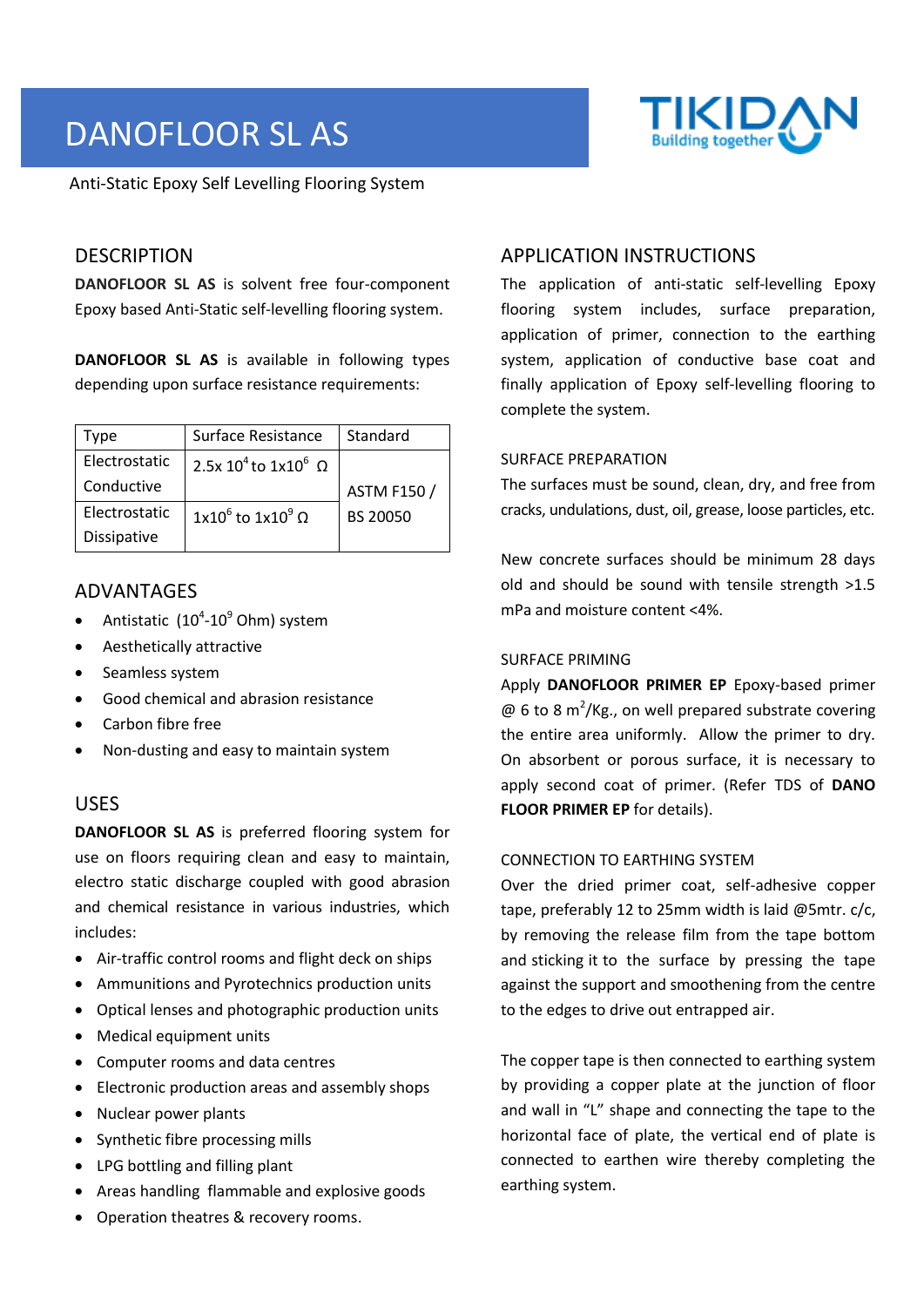

#### CONDUCTIVE BASE COAT

Apply two-component aqueous Epoxy based antistatic coating **CONDUDAN** by brush or roller @ 8 to 10  $m^2$ /Kg., covering the entire area uniformly. Allow the conductive coat to dry.

Water up to 10% can be added to the mix to maintain the application consistency of conductive base coat. (Refer TDS of **CONDUDAN** for details).

#### ANTI-STATIC SELF-LEVELLING TOPPING

**DANOFLOOR SL AS** is supplied as pre-weighed four components.

The components of **DANOFLOOR SL AS** shall be mixed by taking **DANOFLOOR SL AS Resin** component in a clean container followed by addition and gradual mixing of **DANOFLOOR SL AS Colouring Paste** component gradually under continuous stirring until homogeneous mix and uniform colour is obtained.

To the previously mixed components (Resin + Colouring Paste) gradually add **DANOFLOOR SL AS Hardener component** under continuous stirring to obtain homogeneous mix. Finally add **DANOFLOOR SL AS Conductive Filler** component and mix until a homogeneous mixture is obtained.

The prepared mix of **DANOFLOOR SL AS** is spread using toothed serrated trowel to a thickness of 2 mm and rolled using spike roller to remove air entrapment and avoid pin holes formation.

Allow the applied system to cure for 2 to 7 days at room temperature before subjecting the floor to use.

# CLEANING

Immediately after application of **DANOFLOOR SL AS** use aromatic solvent for cleaning application tools.

### APPLICATION DATA

| <b>Mix Ratio PBW</b>               |                    |  |
|------------------------------------|--------------------|--|
| (Resin: Hardener: Colouring Paste: | 100:55:8:200       |  |
| Conductive Filler)                 |                    |  |
| Pot life at 30°C                   | 40 to 80 Minutes   |  |
| <b>Curing Schedule</b>             |                    |  |
| Foot traffic/ Light load           | 24 to 48 Hrs       |  |
| <b>Full traffic load</b>           | 7 Days             |  |
| Coverage per Pack @ 2mm*           | 5.8 m <sup>2</sup> |  |

\*Coverage is approximate and it depends upon the site conditions and surface porosity at the time of application

### PROPERTIES OF CURED PRODUCT\*

| <b>Properties</b>          | <b>Values</b>           | <b>Test Standard</b>   |  |
|----------------------------|-------------------------|------------------------|--|
| Surface Resistance         | $8.6$ X10 $^5$ $\Omega$ | <b>ASTM F150/</b>      |  |
| (For Conductive Floor)     |                         | BS 20050               |  |
| Surface Resistance         | $8.6$ X10 $^8$ $\Omega$ | <b>ASTM F150/</b>      |  |
| (For Dissipative Floor)    |                         | BS 20050               |  |
| Compressive Strength       | >55N/mm <sup>2</sup>    | ISO 604                |  |
| Flexural Strength          | $>40$ N/mm <sup>2</sup> | <b>ISO 178</b>         |  |
| Tensile Strength           | $>$ 20 N/mm $2$         | <b>ISO 527</b>         |  |
| <b>Bond Strength</b>       | 35 Kg/cm <sup>2</sup>   |                        |  |
|                            | (Concrete               | <b>ASTM D4541</b>      |  |
|                            | Failure)                |                        |  |
| <b>Abrasion Resistance</b> |                         | <b>ASTM D4060</b>      |  |
| (CS10, 1000 Cycles)        | $0.1gm$ .               |                        |  |
| <b>Impact Resistance</b>   | >8 joules               | ASTM D2794             |  |
|                            | $80^0$ C                | ASTM D2485             |  |
| Dry Heat resistance        | $to 100^{\circ}C$       |                        |  |
| Scratch Resistance         | No Failure              | <b>BS 3900 Part E2</b> |  |
|                            | @2.5Kg                  |                        |  |

\*Properties tested under laboratory condition for specimen cured @25 $^{\circ}$ C to 40 $^{\circ}$ C for 15days. Properties may vary based on actual site conditions.

### SUPPLY

**DANOFLOOR SL AS** is supplied in 18.15 Kg, pack. It has a shelf life of 12 months when stored under the covered shed in sealed condition.

Packing: 18.15 Kg.

|       |                  | Resin   Hardener   Colouring Paste   Conductive Filler |          |
|-------|------------------|--------------------------------------------------------|----------|
| 5 Kg. | $\vert$ 2.75 Kg. | $0.40$ Kg.                                             | $10$ Kg. |